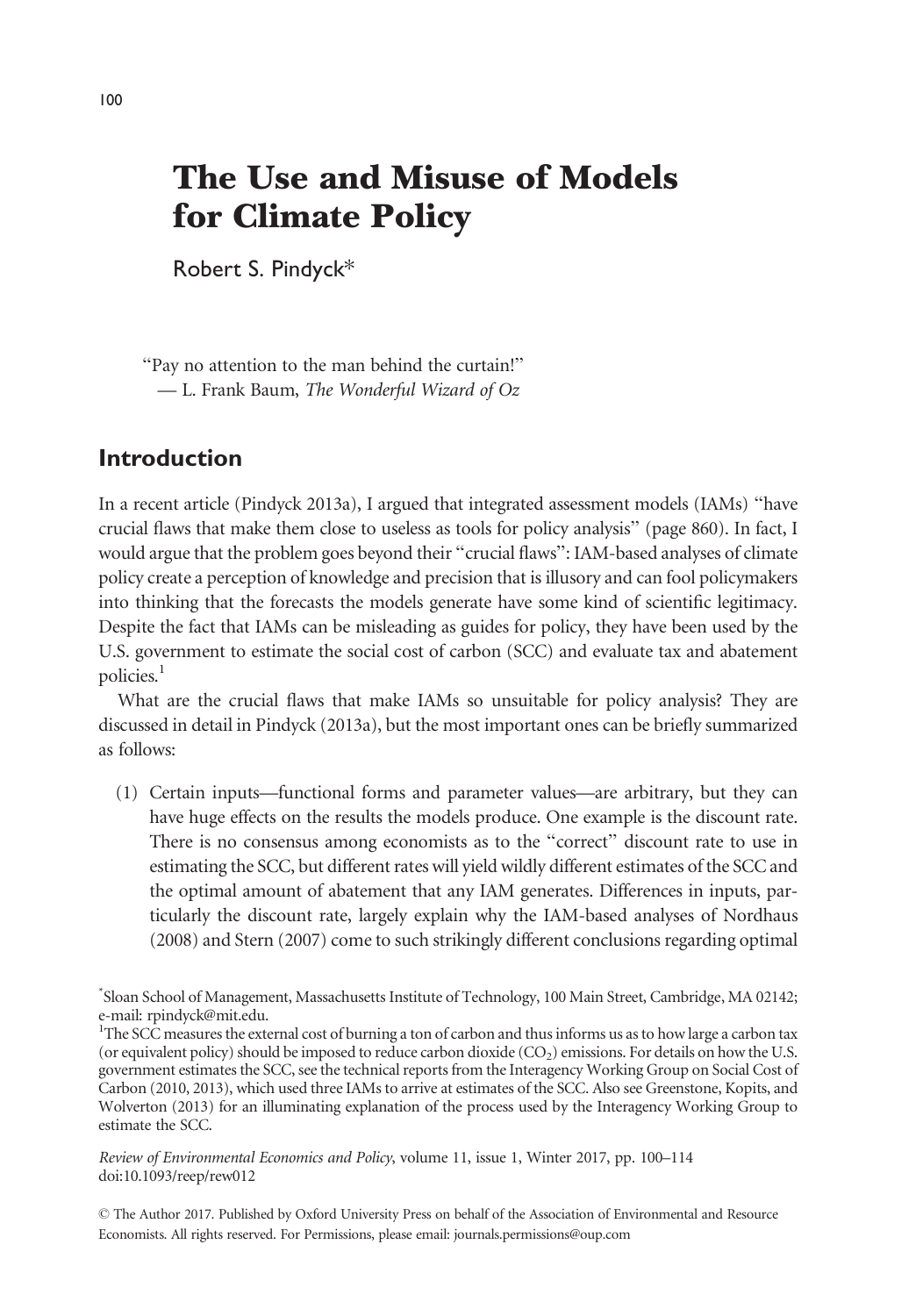abatement. Because the modeler has so much freedom in choosing functional forms, parameter values, and other inputs, the model can be used to obtain almost any result one desires, thereby legitimizing what might be little more than a subjective opinion about climate policy.

- (2) We know very little about climate sensitivity, i.e., the temperature increase that would eventually result from a doubling of the atmospheric carbon dioxide  $(CO<sub>2</sub>)$  concentration, but this is a key input to any IAM. The problem is that the physical mechanisms that determine climate sensitivity involve crucial feedback loops and the parameter values that determine the strength (and even the sign) of those feedback loops are largely unknown and likely to remain unknown for the foreseeable future.<sup>2</sup> In fact, as [Freeman,](#page-13-0) [Wagner, and Zeckhauser \(2015\)](#page-13-0) have shown, over the past decade our uncertainty over climate sensitivity has actually increased.
- (3) One of the most important parts of an IAM is the damage function, i.e., the relationship between an increase in temperature and gross domestic product (GDP; or the growth rate of GDP). When assessing climate sensitivity, we can at least draw on the underlying physical science and argue coherently about the relevant probability distributions. But when it comes to the damage function, we know virtually nothing—there is no theory and are no data that we can draw from.<sup>3</sup> As a result, developers of IAMs have little choice but to specify what are essentially arbitrary functional forms and corresponding parameter values.
- (4) IAMs can tell us nothing about "tail risk," i.e., the likelihood or possible impact of a catastrophic climate outcome, such as a temperature increase above  $5^{\circ}$ C, that has a very large impact on GDP. And yet it is the possibility of a climate catastrophe that is (or should be) the main driving force behind a stringent abatement policy.

Although many would agree that IAMs have their flaws, some economists (e.g., [Metcalf and](#page-13-0) [Stock 2017](#page-13-0) and [Weyant 2017](#page-14-0) in this symposium on the use of IAMs for climate policy) might argue that my assessment of their usefulness for policy analysis is too harsh and that if used properly, the models could help us formulate and evaluate alternative climate policies. Arguments in support of the development and use of IAMs as policy tools include the following:

(1) All models have flaws—after all, any model is a simplification of reality—and yet economists build and use models all the time. A related argument is that the complexity of climate change and its economic impact makes it especially important to have some kind of model to account for the dynamic interactions among key variables and to guide our thinking about policy design.

<sup>&</sup>lt;sup>2</sup>See, e.g., [Roe and Baker \(2007\)](#page-14-0). [Allen and Frame \(2007\)](#page-13-0) argue that our lack of knowledge will not change in the coming years and that climate sensitivity is essentially "unknowable."

<sup>&</sup>lt;sup>3</sup>There is a large and growing literature on the use of weather data to estimate the impact of temperature (and other measures of climate), especially with respect to agriculture. For surveys of this literature, see [Auffhammer](#page-13-0) [et al. \(2013\)](#page-13-0) and [Dell, Jones, and Olken \(2014\).](#page-13-0) However, these studies are limited to short time periods and small fluctuations in temperature and other weather variables. They do not, for example, describe what has happened over 20 or 50 years following a 5  $^{\circ}$ C increase in mean temperature and thus do not allow us to specify and calibrate IAM damage functions.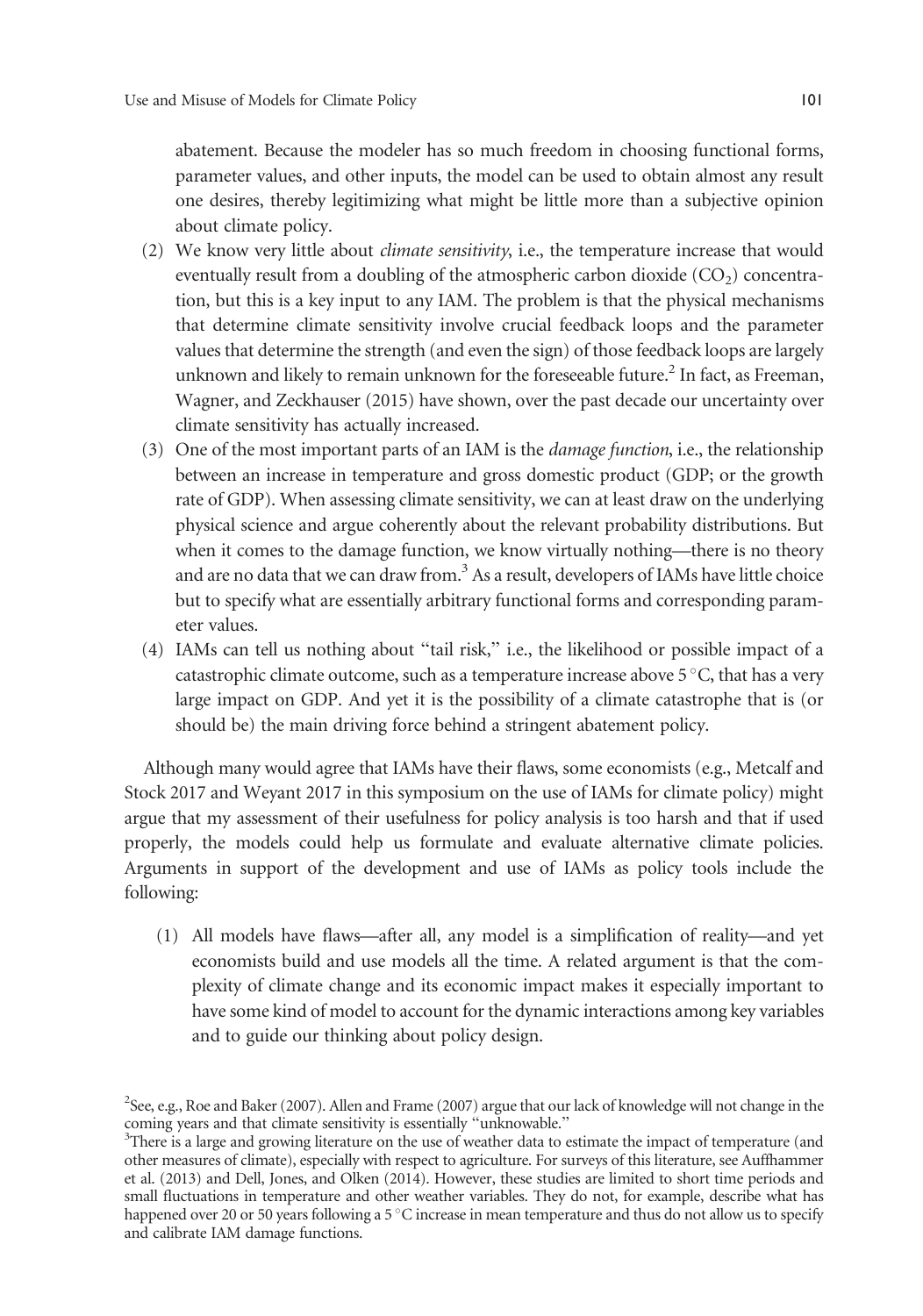- (2) Yes, there is uncertainty over climate sensitivity, and we know very little about the damages likely to result from higher temperatures. But can't our uncertainty over climate sensitivity or the "correct" damage function be handled by assigning probability distributions to certain key parameters and then running Monte Carlo simulations?
- (3) We have no alternative. We must develop the best models possible in order to estimate the social cost of carbon and/or evaluate particular policies. In other words, working with even a highly imperfect model is better than having no model at all.
- (4) Finally, if we don't use IAMs, how can we possibly estimate the SCC and evaluate alternative greenhouse gas (GHG) abatement polices? Should we rely instead on expert opinion? And don't experts have some kind of implicit mental models that drive their opinions? If so, isn't it better to make the model explicit?

Put simply, even with their faults, can't IAMs still be useful as a tool to help inform policy? That is the question I address in this article. In doing so, I respond to the arguments in support of IAMs that I have just described. In the next section, I briefly discuss the use and misuse of IAMs and explain how and when these models can indeed be helpful versus how they can be misleading. I then address the question of whether our uncertainty about climate sensitivity and climate impacts can be handled by assigning probability distributions to various parameters and then running Monte Carlo simulations. (I argue that the answer is no.) Next I turn to the issue of scientific honesty and transparency. I will argue that the use of IAMs to estimate the SCC or evaluate alternative policies is problematic because it creates a veneer of scientific legitimacy that is misleading. This is followed by a discussion of three additional problems with the use of IAMs and whether these models are our best option for estimating the SCC and evaluating alternative climate policies. Finally, I address the question of what we can rely on—if not IAMs—to formulate climate policy. I argue that the best we can do is rely on "expert" opinion, perhaps combined with relatively simple, transparent, and easy-to-understand models. After all, the ad hoc equations that go into most IAMs are no more than reflections of the modeler's own "expert" opinion.

### The Use and Misuse of Climate Change Models

Economists find models useful because they provide a logically consistent way to organize our thinking about the relationships among variables of interest. They help us understand the implications of those relationships and identify the roles of various functional forms and parameter values. That is what made the early efforts at climate change modeling so valuable. The models developed by [Nordhaus \(1991\)](#page-13-0) and others more than two decades ago were early attempts to integrate climate science with the economic effects of GHG emissions. These early modeling efforts helped economists understand how GHG emissions accumulate in the atmosphere, how that accumulation can affect global mean temperatures, and how higher temperatures might affect GDP and consumption. By including a social welfare function that values the flow of consumption over time, these models can also be used to illustrate the possible welfare effects of different GHG abatement policies and how those welfare effects depend on various parameters.

In effect, these early IAMs can be viewed as pedagogical devices. Indeed, in his book, The Climate Casino, [Nordhaus \(2013\)](#page-13-0) uses his Dynamic Integrated Climate and Economy (DICE)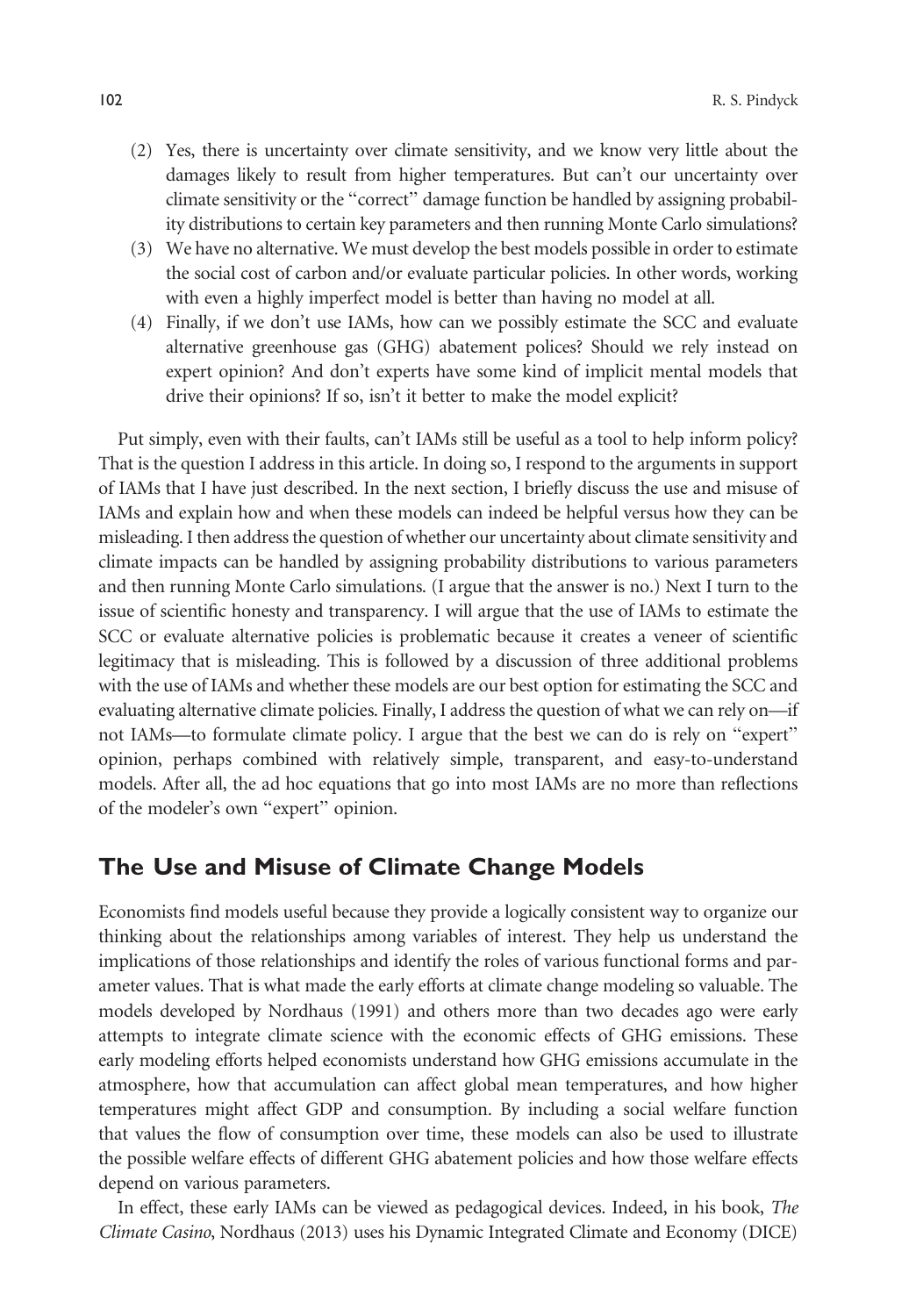model to help explain—at a textbook level—how unrestricted GHG emissions can cause climate change and lead to serious problems in the future. He also utilizes the model to illustrate some of the uncertainties we face when thinking about the climate system and when trying to predict the changes to expect under different policies. The book thereby provides students (and others) with a good introduction to climate change policy.

So far, so good. The problem arises when we take these models so seriously that we use them to try to evaluate alternative policies, come up with an "optimal" (i.e., welfaremaximizing) policy, or estimate the SCC. Yes, economists often build and use models to help elucidate the interconnections among variables, but usually they understand and are clear about the limits of those models. They know that a model can help to tell a story in a logically coherent way, but the model might not be able to provide the numerical details of the story. In other words, the model might not be suitable for forecasting or quantitative policy analysis. This is the case for the various versions of the Nordhaus DICE model, as well as the plethora of IAMs (most of which are much more complex than DICE) that have been developed over the past couple of decades. As I explained in [Pindyck \(2013a\)](#page-13-0), many of the key relationships and parameter values in these models have no empirical (or even theoretical) grounding and thus the models cannot be used to provide any kind of reliable quantitative policy guidance.<sup>4</sup>

Is there any way around this problem? Can IAMs be salvaged as a tool for policy analysis if we somehow account for our lack of knowledge about key relationships and parameter values? I turn to this question next.

# The Treatment of Uncertainty

Although some developers of IAMs understand that there is considerable uncertainty over climate sensitivity and that we don't know what the "correct" damage function is, they think they have a solution to this problem. In particular, they believe that the uncertainty can be handled by assigning probability distributions to certain key parameters and then running Monte Carlo simulations. Unfortunately, this won't help. The problem is that we don't know the correct probability distributions that should be applied to various parameters, and different distributions—even if they all have the same mean and variance—can yield very different results for expected outcomes, and thus for estimates of the SCC.<sup>5</sup>

To make matters worse, we don't even know the correct functional forms for some of the key relationships. This is particularly a problem when it comes to the damage function. The damage function used in the Nordhaus DICE model, for example, is a simple inverse

<sup>&</sup>lt;sup>4</sup>My criticism applies largely to models that are used for benefit-cost analysis (BCA) and estimation of the SCC. Some climate models are used only to analyze long-term climate targets, such as a 2 °C temperature target or a long-term atmospheric CO<sub>2</sub> concentration limit. Such models do not include a damage function (because the models are not used to evaluate the benefits of a temperature or  $CO<sub>2</sub>$  concentration limit), and the discount rate is much less important.

<sup>&</sup>lt;sup>5</sup>In [Pindyck \(2013a\)](#page-13-0), I took three different but plausible distributions for temperature change: a gamma distribution, a Frechet distribution (also called a Generalized Extreme Value, Type 2 distribution), and the distribution derived by [Roe and Baker \(2007\)](#page-14-0). I calibrated all three distributions so they have the same mean and variance, and I demonstrated that they imply very different values for the willingness to pay (WTP) to avoid the temperature change. In [Pindyck \(2007\),](#page-13-0) I discuss the implications of uncertainty for environmental policy more generally.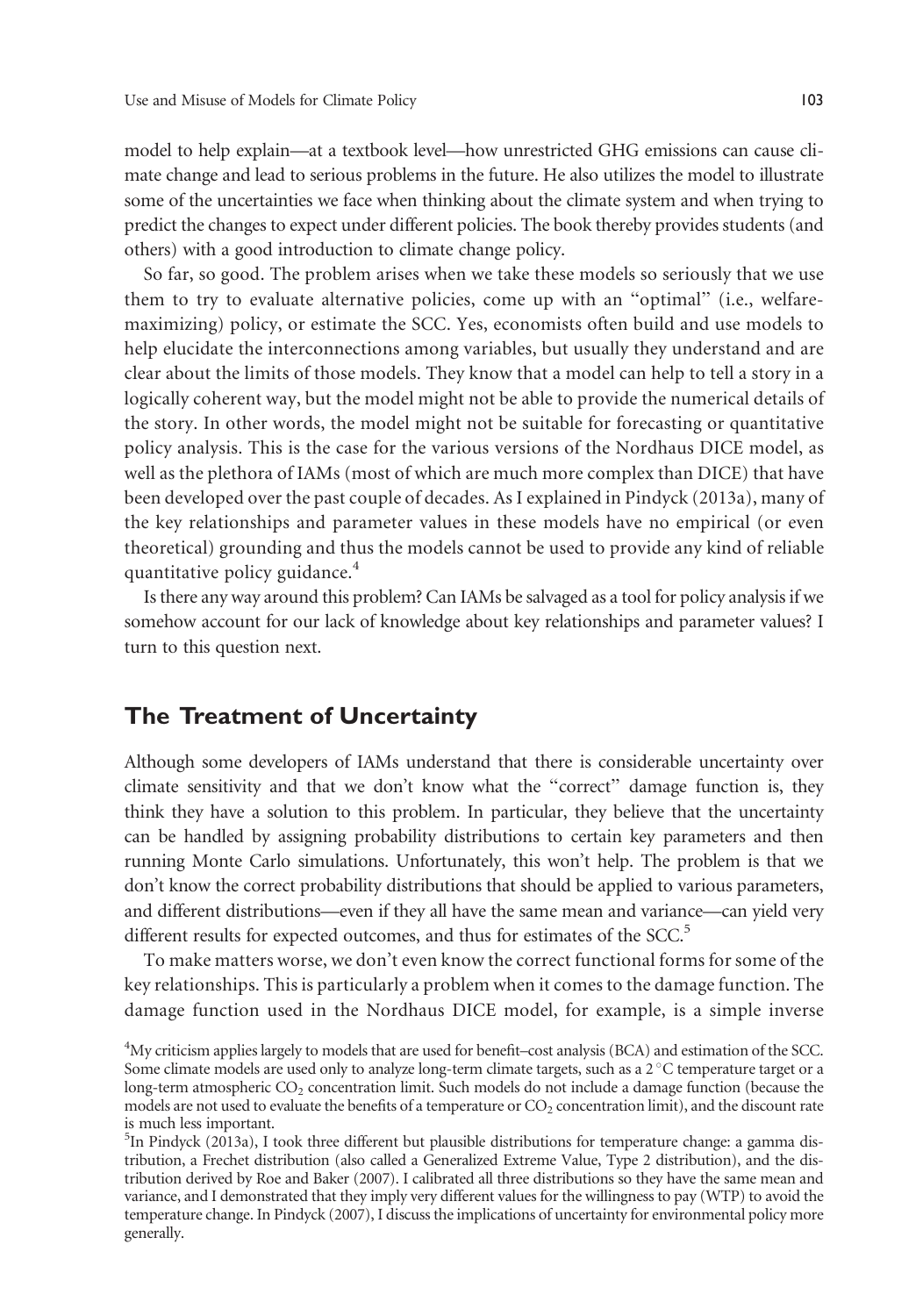quadratic relationship:

$$
L(T) = 1/(1 + \pi_1 T + \pi_2 T^2),
$$
\n(1)

where T is the anthropomorphic increase in temperature and  $L(T)$  is the reduction (i.e., the loss) in GDP and consumption for any value of T. (Thus GDP =  $L(T)$ GDP', where GDP' is what GDP would be if there were no warming.) But remember that this damage function is made up out of thin air. It isn't based on any economic (or other) theory or any data. Furthermore, even if this inverse quadratic function were somehow the true damage function, there is no theory or data that can tell us the values for the parameters  $\pi_1$  or  $\pi_2$ , the correct probability distributions for those parameters, or even the correct means and variances.

To illustrate, suppose we (somehow) chose probability distributions for  $\pi_1$  and  $\pi_2$ . A Monte Carlo simulation would then give us the expected loss  $L(T)$  for any particular temperature increase T. But suppose that we then come to believe that damages are likely to rise very rapidly as T grows, more rapidly than equation (1) would indicate. This might lead us to conclude that the damage function should have a different functional form (e.g., an inverse cubic rather than quadratic). For example, we might decide that the following damage function is preferred:

$$
L(T) = 1/(1 + \pi_1 T + \pi_2 T^3). \tag{2}
$$

The Monte Carlo simulation will now give us a very different (and larger) expected loss. Likewise, one might argue that we are using the wrong probability distributions for  $\pi_1$  and  $\pi_2$ , or that we have the correct distributions but the wrong means and/or variances. Changing the probability distributions or the means and variances of the distributions will also result in a very different estimate of the expected loss.<sup>6</sup>

The basic problem is that we know as little about the correct probability distributions as we do about the damage function to which they are being applied. What can we possibly learn from assigning arbitrary probability distributions to the parameters of an arbitrary function and running Monte Carlo simulations? I would argue that the answer is nothing. The bottom line here is simple: If we don't understand how A affects B, but we create some kind of model of how A affects B, running Monte Carlo simulations of the model won't make up for our lack of understanding.

### The Issue of Scientific Honesty

The argument is sometimes made that we have no choice—that without a model we will end up relying on biased opinions, guesswork, or even worse. Thus we must develop the best models possible and then use them to evaluate alternative policies. In other words, the argument is that working with even a highly imperfect model is better than having no model at all. This might be a valid argument if we were honest and up-front about the limitations of the model. But often we are not.

<sup>&</sup>lt;sup>6</sup>[Roughgarden and Schneider \(1999\)](#page-14-0) used expert elicitation to obtain information regarding the IAM damage function. Later I discuss a broader and simpler way to use expert elicitation to estimate the SCC.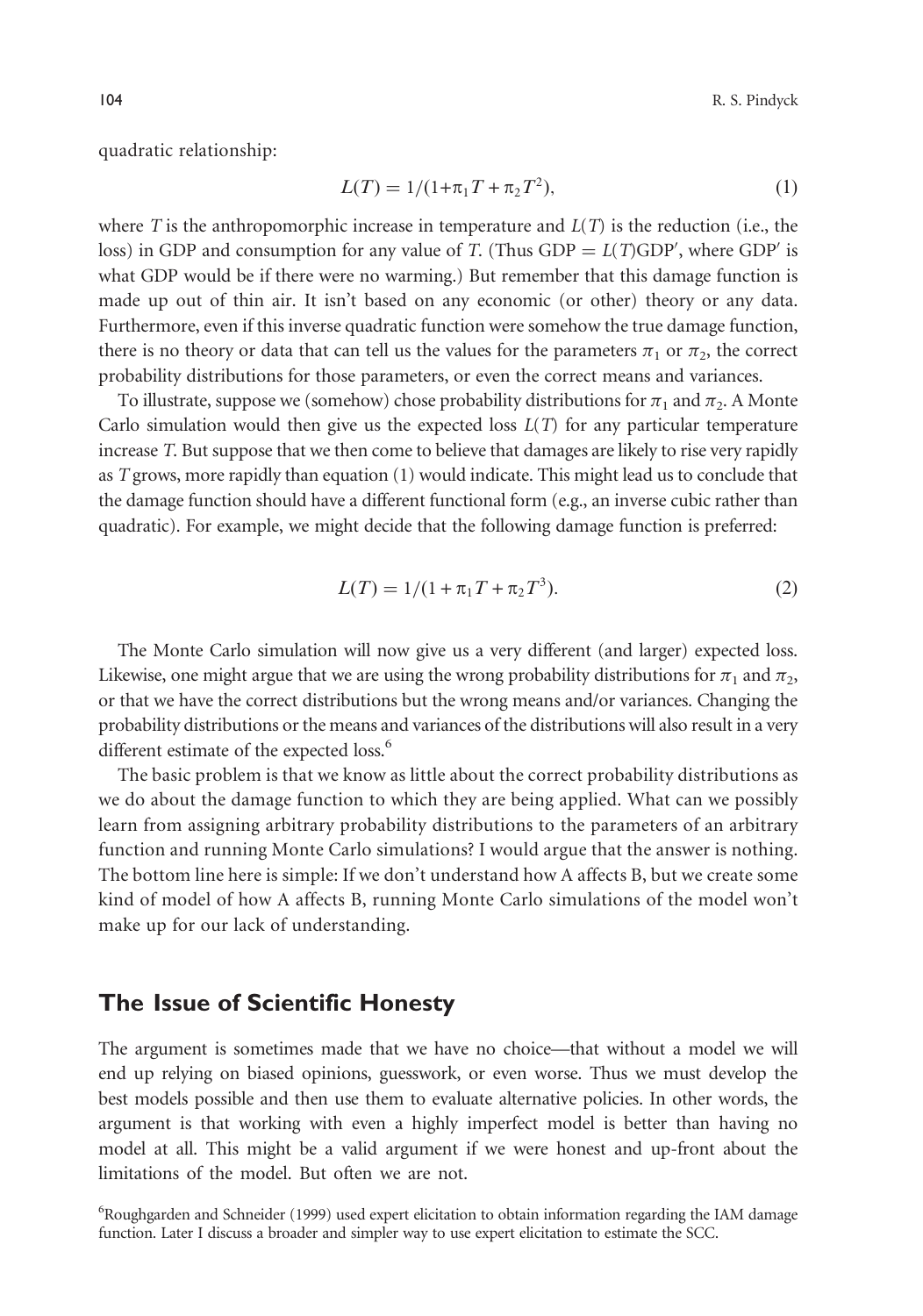#### The Veneer of Scientific Legitimacy

Models sometimes convey the impression that we know much more than we really do. They create a veneer of scientific legitimacy that can be used to bolster the argument for a particular policy. This is particularly true for IAMs, which tend to be large and complicated and are not always well documented. IAMs are typically made up of many equations; these equations are hard to evaluate individually (especially given that they are often ad hoc and without any clear theoretical or empirical foundation) and even harder to understand in terms of their interactions as a complete system. In effect, the model is just a black box: we put in some assumptions about GHG emissions, climate sensitivity, discount rates, etc., and we get out some results about temperature change, reductions in GDP, etc. And although it is not clear exactly what is going on, since the black box is "scientific," we are supposed to take those results seriously and use them for policy analysis. A couple of examples might help to clarify this point.

#### The "Limits to Growth" debate

To understand the problem more fully, let's go back 40 years or so and revisit the "Limits to Growth" controversy. The argument for "Limits to Growth" was based on a simple sequence of ideas that appeared quite reasonable to some environmentalists at the time: (1) The earth contains finite amounts of oil, coal, copper, iron, and other nonrenewable resources. (2) These resources are important inputs for the production of a large fraction of GDP. (3) Because they are finite, we will eventually run out of these resources. In fact, because of the growth of population and GDP, we are likely to run out very soon. (4) When we run out, the world's developed economies will contract dramatically, greatly reducing our standard of living and even causing widespread poverty. (5) Therefore we should immediately and substantially reduce our use of natural resources (and slow or stop population growth). Although this will reduce our standard of living now, it will give us time to adapt and will push back (or even avoid) that day of reckoning when our resources run out and we are reduced to abject poverty.

Points (1) and (2) are indisputable. Points (3), (4), and (5), however, ignore basic economics. As reserves of oil, copper, and other resources are depleted, the costs of extraction and therefore the prices of these resources will rise, causing their use to decline. Higher prices also create the incentive to find substitutes. Thus we may never actually run out of these resources, although we will eventually stop using them. Most important, given the incentives created by rising prices and the likelihood of finding substitutes, there is no reason to expect the gradual depletion of natural resources to result in economic decline. Indeed, due partly to technological change and partly to the discovery of new reserves, the real prices of most resources have gone down over the past 40 years, and there is no evidence that reserve depletion has been or is likely to be a drag on economic growth.

Although it made little economic sense, the "Limits to Growth" argument gained considerable traction in the press and in public discourse over environmental policy. This was due in part to a lack of understanding of basic economics on the part of the public (and many politicians). But it was also due to the publication and promotion of some simulation models that gave the "Limits" argument a veneer of scientific legitimacy. The most widely promoted and cited models were those of [Forrester \(1973\)](#page-13-0) and [Meadows et al. \(1974\).](#page-13-0) These models were actually quite simple; as [Nordhaus \(1973](#page-13-0), [1992\)](#page-13-0) and others explained, they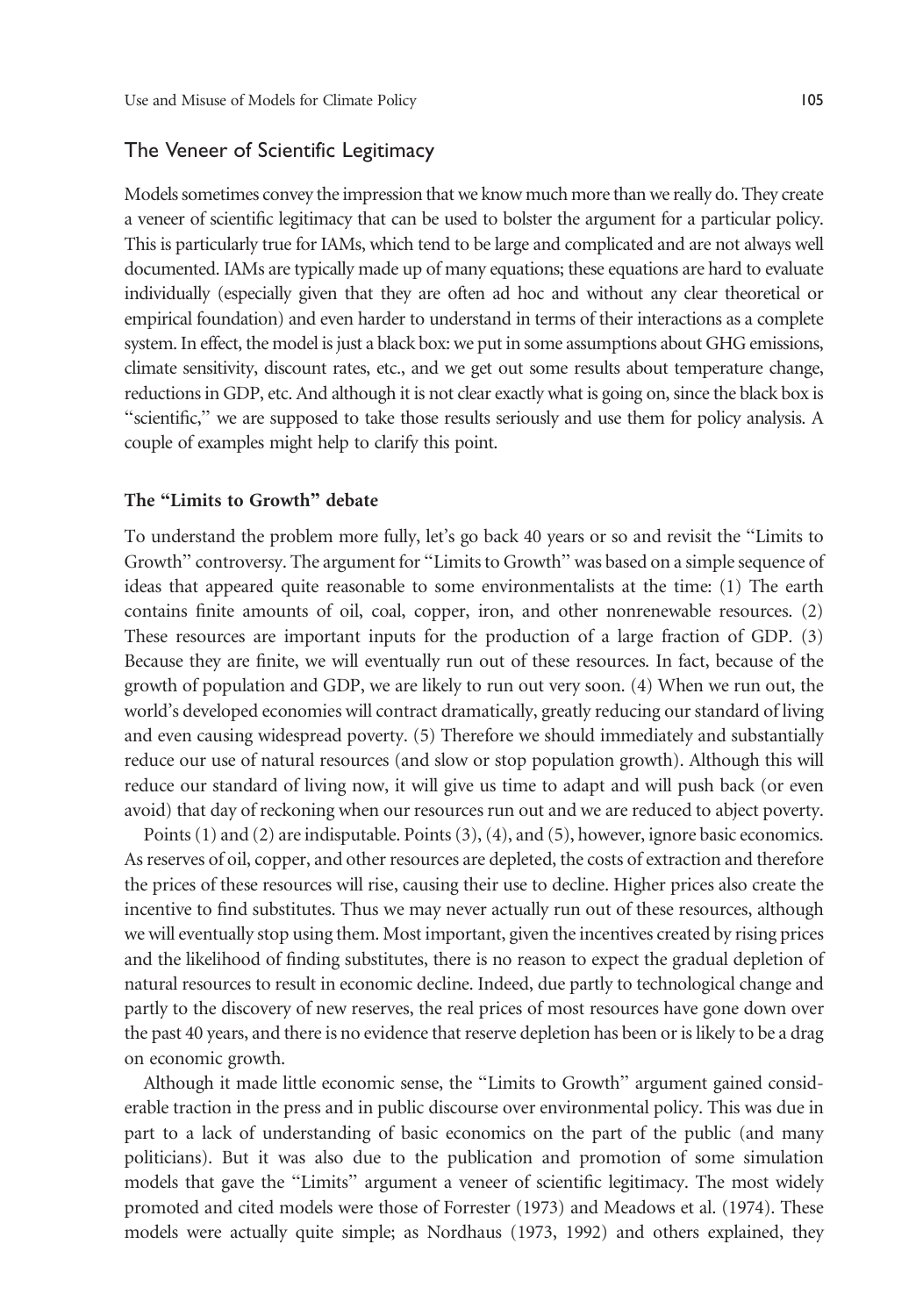essentially boiled down to an elaboration of points (1) to (5) above, with some growth rates and other numbers attached. What seemed to matter, however, was that these models required a computer for their solution and simulation. The fact that some of the underlying relationships in the models were completely ad hoc and made little sense didn't matter—the fact that they were computer models made them "scientific" and inspired a certain degree of trust.

#### "Technical analysis" of the stock market

Another example of an attempt to create a veneer of scientific legitimacy is the "technical analysis" used by stock market analysts to make buy/sell recommendations for particular stocks and for the market as a whole. Sometimes this involves a formal computer model and sometimes just a chart-based "analysis" of the up-and-down movements of what is essentially a random walk. By dressing up the "analysis" with technical-sounding terms like "resistance levels," "support points," and potential or actual "breakouts," the buy/sell recommendations of technical analysts are given a scientific aura: uninformed (or misinformed) investors are led to believe that these recommendations are based on some kind of "science," even though countless studies have shown that "technical analysis" is totally uninformative.

#### Overselling the validity of climate models

I do not mean to equate IAMs with the "Limits to Growth" models of the early 1970s, never mind the models used by those who promote the "technical analysis" of stock prices. Developers of IAMs generally do try to base their models' equations as much as possible on climate science and economic principles, and the models I am aware of have much more content than the "Limits to Growth" models. The problem is that climate science and economic principles are limited in what they can tell us about how to specify and parameterize an IAM's equations, which is why the models cannot tell us much about the design of climate policy. Unfortunately, IAM developers and users have sometimes failed to be clear about the models' inadequacies, thereby overselling the validity of the models. The result is that policymakers who rely on the projections of IAMs, and have little or no understanding of how the models are built and how they work, can be misled.

I believe that we need to be much more honest and up-front about the inherent limitations of IAMs. I doubt that the developers of IAMs have any intention of using them in a misleading way. Nevertheless, overselling their validity and claiming that IAMs can be used to evaluate policies and determine the SCC can end up misleading researchers, policymakers, and the public, even if it is unintentional. If economics is indeed a science, scientific honesty is paramount.

### Isn't the Use of IAMs the Best We Can Do?

Suppose our job is to come up with an estimate of the SCC, which will be used as the basis for determining the size of a carbon tax. We know that IAMs are deeply flawed, but aren't they still the best game in town? If we acknowledge these flaws and explain that the projections and SCC estimates that are generated have large standard errors, isn't the use of one or more IAMs better than having no model? Not necessarily. Even putting aside the issue of scientific honesty, there are three additional problems with the use of IAMs.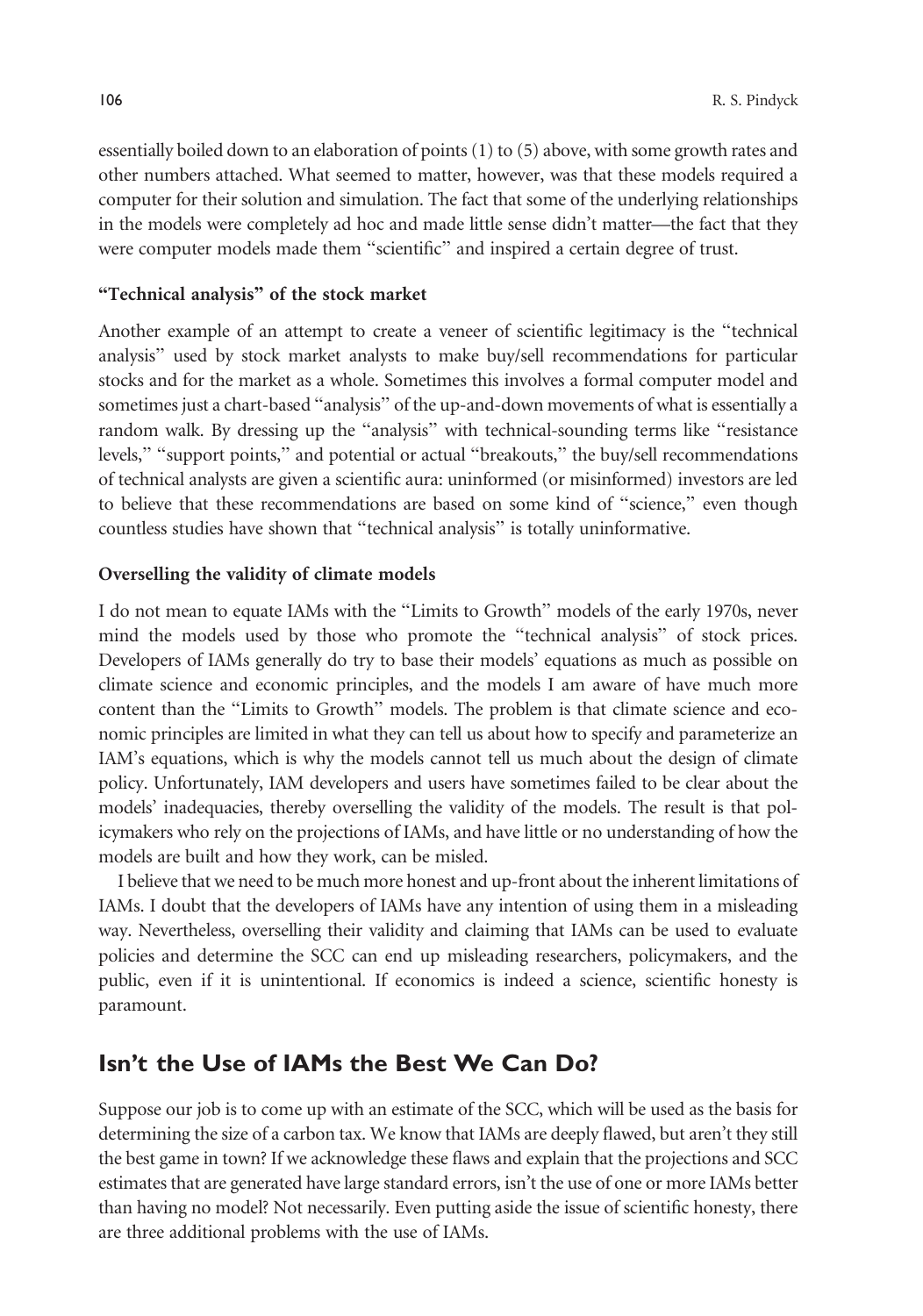#### The Modeler Has Too Much Flexibility

Put simply, it is much too easy to use a model to generate, and thus seemingly validate, the results one wants. Take any one of the three IAMs that were used by the U.S. [Interagency](#page-13-0) [Working Group \(2010, 2013](#page-13-0)) to estimate the SCC.<sup>7</sup> With a judicious choice of parameter values (varying the discount rate is probably sufficient), these models will yield an SCC estimate as low as a few dollars per ton, as high as several hundred dollars per ton, or anything in between. Thus a modeler whose prior beliefs are that a stringent abatement policy is (or is not) needed, can choose a low (or high) discount rate or choose other inputs that will yield the desired results. If there were a clear consensus on the correct values of key parameters, this would not be much of a problem. But (putting it mildly) there is no such consensus.

The Interagency Working Group did not try to determine the "correct" values for the discount rate. Instead, it used middle-of-the-road assumptions about the discount rate (setting it at 3 percent) as well as other parameters and arrived at an estimate of around \$33 per ton for the SCC (recently updated to \$39 per ton). But other well-known studies have not used these middle-of-the-road assumptions and have arrived at very different estimates of the SCC. For example, using a version of his DICE model (one of the three models used by the Interagency Working Group), [Nordhaus \(2011\)](#page-13-0) obtained an estimate for the SCC of \$11 per ton. On the other hand, using the PAGE model, [Stern \(2007\)](#page-14-0) found an extremely stringent abatement to be optimal, a result that is consistent with an SCC of more than \$200 per ton. Although the models differed in a variety of ways (e.g., the degree of disaggregation and the choice of damage function), the main reason for their wildly different SCC estimates is that Nordhaus used a relatively high discount rate, while Stern used a relatively low discount rate.

The problem here is that there is no consensus regarding the "correct" discount rate. (The Interagency Working Group simply chose a midrange number—3 percent—that the members of the group could all live with; the group's reports never claimed that this number was in any sense "correct.") Because reasonable arguments can be made for a low discount rate or a high rate, the modeler simply has too much flexibility in the choice of discount rate. If the modeler is at all biased towards a more or less stringent abatement policy, he/she can choose a discount rate accordingly. Moreover, although I have focused here on the discount rate, as I discuss in [Pindyck \(2013b\)](#page-13-0), IAMs have other parameters whose choice can lead to a higher or lower SCC estimate.

One might argue that the sensitivity of the SCC to the discount rate is a problem with the definition of the SCC itself rather than the models used to estimate the SCC. Indeed, the SCC is usually defined (and calculated) as the present value of future reductions in GDP resulting from one additional ton of  $CO<sub>2</sub>$  emissions today. Given the long time horizon involved, that present value is clearly very dependent on the discount rate. The problem is that this dependence becomes obscured by the many equations of the model.

<sup>&</sup>lt;sup>7</sup>The three IAMS were DICE (Dynamic Integrated Climate and Economy), PAGE (Policy Analysis of the Greenhouse Effect), and FUND (Climate Framework for Uncertainty, Distribution, and Negotiation). For descriptions of these models, see [Nordhaus \(2008\), Hope \(2006\)](#page-13-0), and [Tol \(2002\),](#page-14-0) respectively.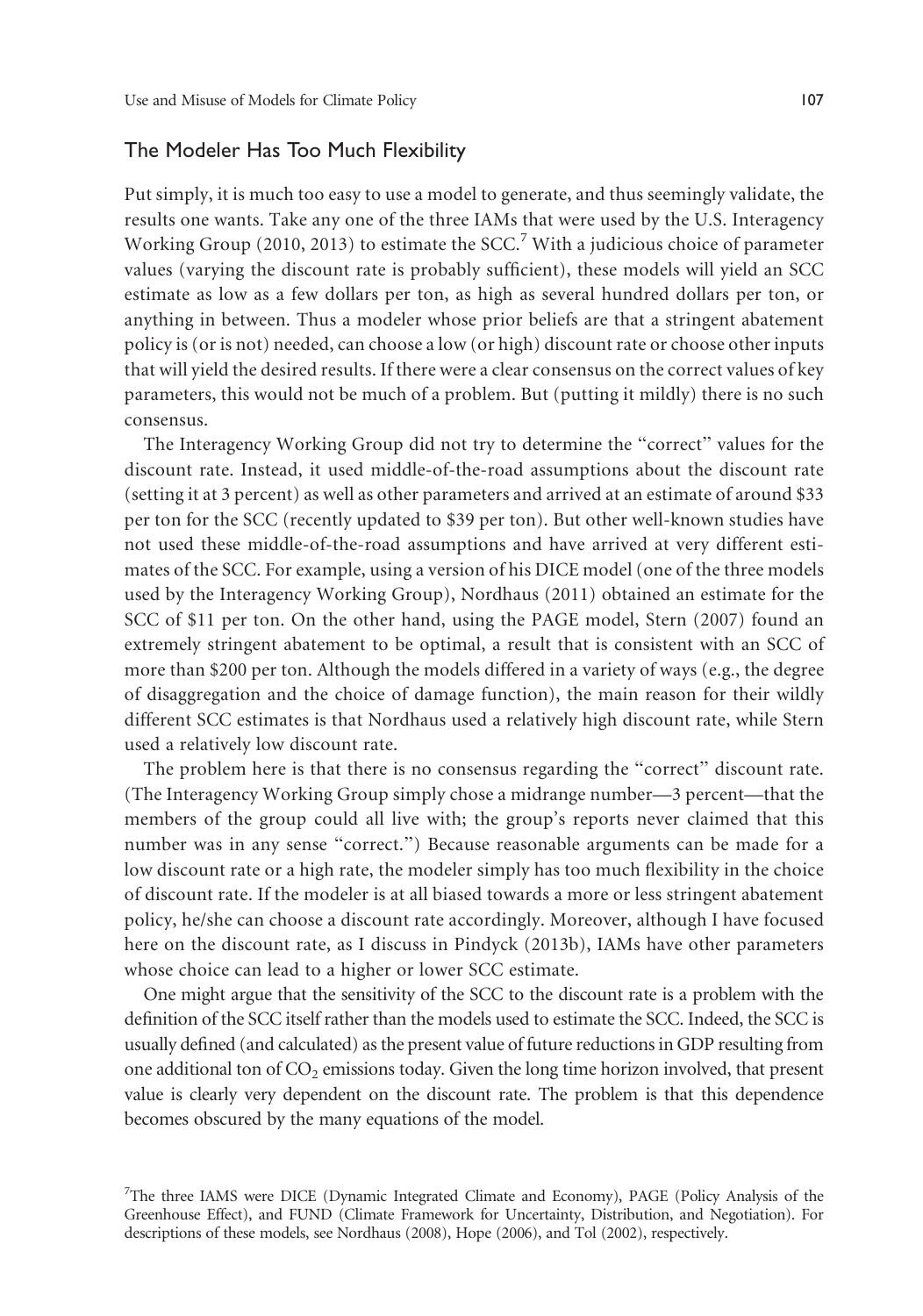#### The Choice of Model is Largely Irrelevant

Suppose we could take away the flexibility that the modeler has in choosing parameters. Perhaps some government agency tells the developer of each model to use a specific set of parameter values, including the discount rate. Does this solve the problem?

You might say that we first need to decide which model to rely on. But the choice of model illustrates a second problem. Let's go back to the wildly different SCC estimates of Nordhaus (\$11) and Stern (\$200 plus). Which SCC estimate should we take to be the correct one? The answer boils down almost entirely to our beliefs about the discount rate and the magnitude of climate sensitivity. In fact, the choice of model—DICE versus PAGE versus some other IAM doesn't matter all that much. Yes, for a fixed set of parameter values DICE will give a different SCC estimate than PAGE, but the difference will be small compared to the effect of changing the values for the discount rate and climate sensitivity within any one model.

One might argue that DICE and PAGE also differ in terms of their damage functions. That is true; DICE uses the simple inverse quadratic damage function of equation (1) while PAGE uses a more complex and disaggregated set of damage functions. But these damage functions are typically calibrated to give GDP losses for moderate temperature increases ( $5^{\circ}$ C or less) that match the "common wisdom," and thus are very similar. The projected GDP losses for very large temperature increases (6 °C or more) do differ significantly across the models. However, in all of the models, such temperature increases occur with low probability and in the distant future, so unless the discount rate is very low, they contribute very little to the estimates of the SCC.

If one believes that we should use market-based discount rates (i.e., the rates we actually observe in financial markets) and a relatively low value for climate sensitivity, then \$11 might be roughly the right number for the SCC. But if instead one believes (perhaps based on some kind of "ethical" argument regarding intergenerational welfare comparisons) that we should use a very low discount rate, then \$200 or so might be the right number, especially if one also uses a larger value for climate sensitivity. The point here is that there is hardly any need for a model; decide on the discount rate and climate sensitivity and you pretty much have an estimate of the SCC. The model itself is almost a distraction.

Why is the SCC largely determined by the discount rate and climate sensitivity rather than by the specific IAM used in the analysis? The answer is that the impact of GHG emissions on climate is, almost by definition, a function of climate sensitivity. In addition, that impact is a very slow and gradual process. Even with no abatement, most studies indicate that any significant warming will not occur for several decades. This means that while the costs of a GHG abatement policy are incurred starting now, most of the benefits will come in the distant future. If those future benefits are discounted at a market-based rate (say around 5 percent), their present value will be very small and thus the implied SCC will be very small. To get a large SCC we need to discount future benefits at a very low rate (say around 1 percent) or use a very large value for climate sensitivity. So, is the SCC small or large? To answer that we only have to agree on climate sensitivity and the discount rate.<sup>8</sup> We don't necessarily have to agree on which model to use.

<sup>8</sup>Economists are sharply divided on the discount rate that should be used for the analysis of climate change policy and long-lived public projects such as the construction of dams and bridges. There is a large and growing literature on the discount rates (plural, because some argue that the rate should decline over time) that should be used for very long time horizons. For an overview, see [Gollier \(2013\).](#page-13-0)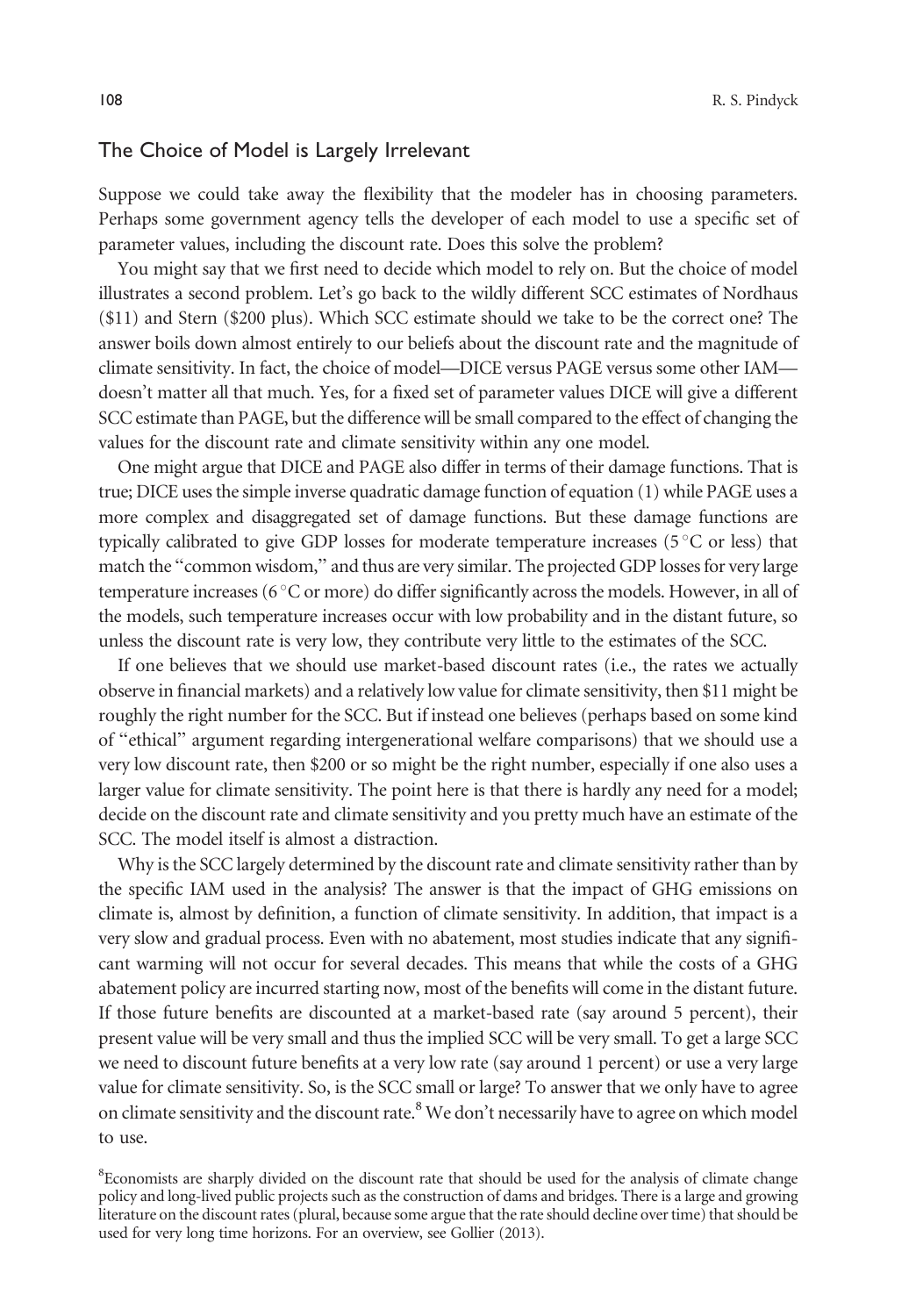#### Catastrophic Outcomes

As I stated in the introduction and explained in detail in Pindyck [\(2013a](#page-13-0), [2013b\)](#page-13-0), what really matters for the SCC is the likelihood and possible impact of a catastrophic climate outcome: a much larger than expected temperature increase and/or a much larger than expected reduction in GDP caused by even a moderate temperature increase. IAMs, however, simply cannot account for catastrophic outcomes.<sup>9</sup> It is easy to see why by looking at equations (1) and (2), which are alternative representations of the damage function.

Equation (1) is the damage function used in the DICE model. The parameters  $\pi_1$  and  $\pi_2$  are chosen to be roughly consistent with the conventional wisdom regarding the loss of GDP that is likely to result from an increase in temperature (*T*) in the range of 1 $^{\circ}$  to 4 $^{\circ}$ C. That conventional wisdom, which might turn out to be totally wrong, puts the loss for these kinds of temperature increases at a few percent. The problem is that these damage functions tell us nothing about what to expect if the temperature increases are larger, for example, 5°C or more. Thus, given the arbitrary nature of equation (1), putting in  $T = 5^{\circ}$  or  $T = 7^{\circ}$  is a meaningless exercise and will tell us nothing about the damages we should expect if the temperature were indeed to increase this much. Because of its cubic term, equation (2) will yield much higher damage numbers for  $T = 5^{\circ}$  or more. However, equation (2) is just as arbitrary as equation (1), and the damage numbers are just as meaningless.

Developers of IAMs sometimes claim that their models do account for catastrophic outcomes because they include "tipping points" in the damage functions, such that the loss of GDP increases very sharply when temperature reaches some threshold. But as with the rest of the damage function, the specification of the threshold and the extent to which GDP decreases when the threshold is crossed are arbitrary and not based on any theory or empirics, and thus they cannot tell us much about would happen if the temperature increase turns out to be very large. The damage function, with or without "tipping points," can do little more than reflect the beliefs of the modeler.

How do we know that the possibility of a catastrophic outcome is what really matters for the SCC and the design of climate policy? Because unless we are ready to accept a discount rate that is very small, the "most likely" scenarios for climate change simply don't generate enough damages—in present value terms—to matter.<sup>10</sup> That is why the Interagency Working Group, which used a 3 percent discount rate, arrived at the rather low SCC estimate of \$33 per ton.

### Then What Should We Do?

I have argued that IAMs and related models are deeply flawed as tools for estimating the SCC, and in fact can be misleading. But if we don't rely on IAMs to estimate the SCC and formulate climate policy, what should we do instead? And how can we account for the possibility of catastrophic outcomes?

<sup>&</sup>lt;sup>9</sup>[Stern \(2013\)](#page-14-0) provides a detailed discussion of how IAMs grossly underestimate (or ignore) possible catastrophic outcomes. [Kriegler et al. \(2009\)](#page-13-0) used expert elicitation to estimate tipping points in the climate system and thus potential catastrophic outcomes.

 $10I$  show this formally in [Pindyck \(2011, 2012](#page-13-0)). See [Weitzman \(2011](#page-14-0), [2013](#page-14-0)) for discussions of how "tail risk" affects the SCC, and also the discount rate that should be used to calculate the SCC.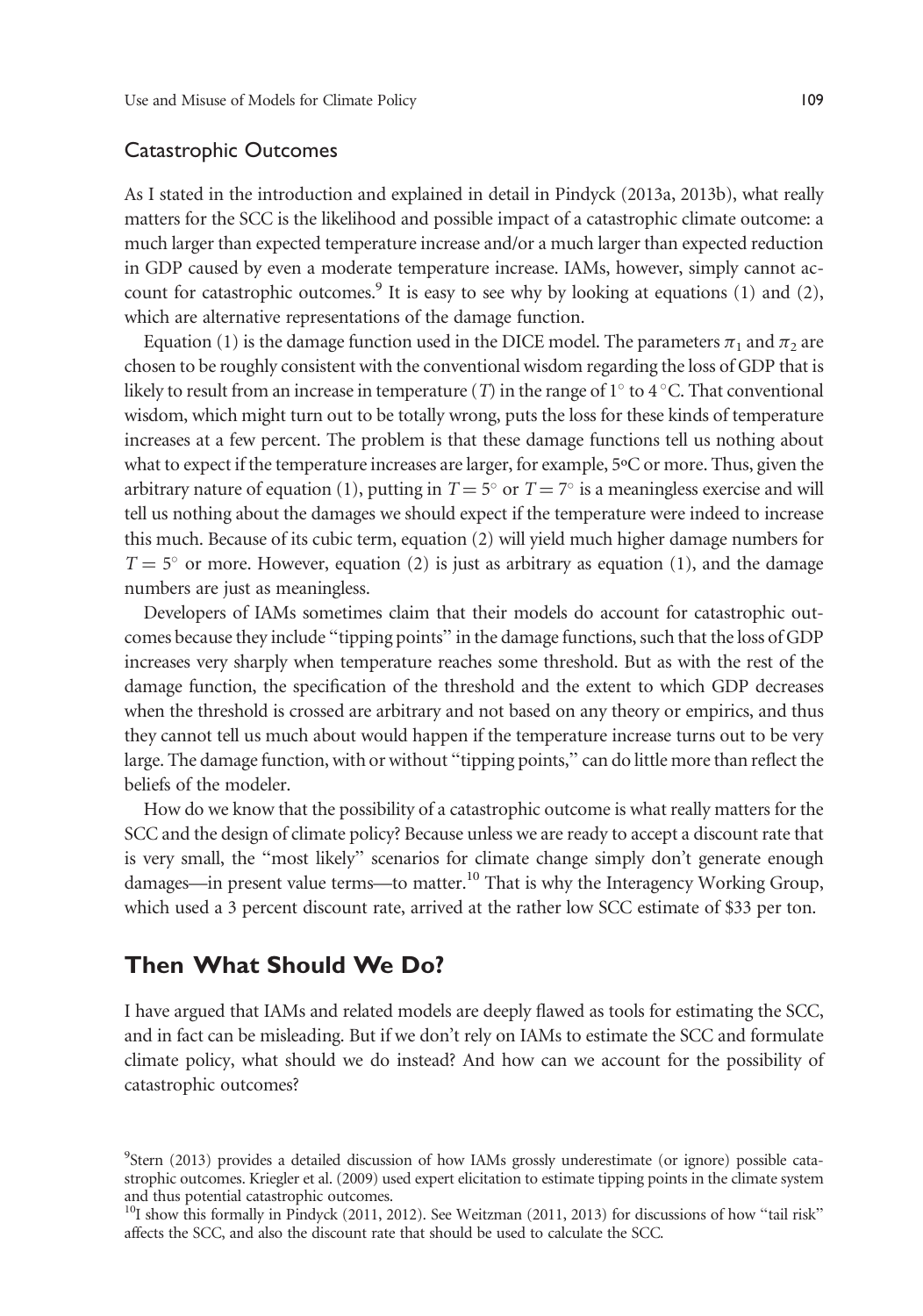### Catastrophic Outcomes and an Average SCC

Focusing on catastrophic outcomes may somewhat simplify the problem of estimating the SCC because we can ignore the most likely outcomes (and disagreements about what those most likely outcomes are) and consider only extreme outcomes. It is important to be clear about what we mean by "catastrophic outcomes." It is only economic outcomes that matter, not the causes of those outcomes. In other words, it doesn't matter whether a large decrease in GDP is the result of a dramatic increase in temperature (but a moderate effect of temperature on output) or a moderate increase in temperature (but a dramatic effect of temperature on output). What we have to worry about is the possibility of a climate-induced decrease in GDP so large as to be considered catastrophic. (Of course, climate change could also cause noneconomic damages, such as greater morbidity and mortality, the extinction of species, and social disruptions. I am assuming—as is typically done in the estimation of the SCC—that these noneconomic damages could all be monetized and included as part of the decrease in GDP.)

With this in mind, imagine starting with some scenario for GHG emissions (e.g., no abatement). We could then consider a plausible range of catastrophic outcomes, as measured by percentage declines in GDP broadly defined. Next, what are plausible probabilities that we can attach to these possible outcomes? Here, "plausible" would mean acceptable to a range of economists and climate scientists. Given these plausible outcomes and probabilities, we could then calculate the present value of the benefits from averting those outcomes or reducing the probabilities of their occurrence. In present value terms, the benefits will depend on the discount rate and perhaps other parameters, but if those benefits are sufficiently large and robust to reasonable ranges for those parameters, it would imply a large value for the SCC and support a stringent abatement policy. Let's denote this present value of benefits by B.

The second step in estimating the SCC would be to ask how great the reduction in annual  $CO<sub>2</sub>$  emissions would have to be to avoid a catastrophic outcome, or greatly reduce the likelihood of it occurring. If we sum these annual reductions over some time horizon (say 50 or more years) and denote the total reduction by  $\Delta E$ , we can then calculate an average measure of the SCC; given *B* and  $\Delta E$ , the average SCC is simply  $B/\Delta E$ .

It is important to stress that this average SCC is different from the marginal SCC that is more commonly used in the climate change literature, and which was estimated by the Interagency Working Group using IAMs. The marginal SCC is the present value of the benefits (i.e., avoided losses in GDP) resulting from reducing this year's  $CO<sub>2</sub>$  emissions by 1 ton, whereas the average measure is the present value of benefits from a much larger reduction in emissions now and throughout the future. $11$ 

If we don't rely on an IAM, how can we estimate B and  $\Delta E$  and thereby compute an average SCC? I believe that this is best done using expert opinion.

### Use of Expert Opinion

In order to determine plausible outcomes and probabilities, and the emission reductions needed to avert these outcomes, we would need to rely on "expert" opinion. For an economist, this is not a very satisfying option. Economists often build models to avoid relying on subjective

 $11$ I discuss the advantages of estimating an average as opposed to marginal SCC in [Pindyck \(2017a,](#page-13-0) [2017b](#page-14-0)).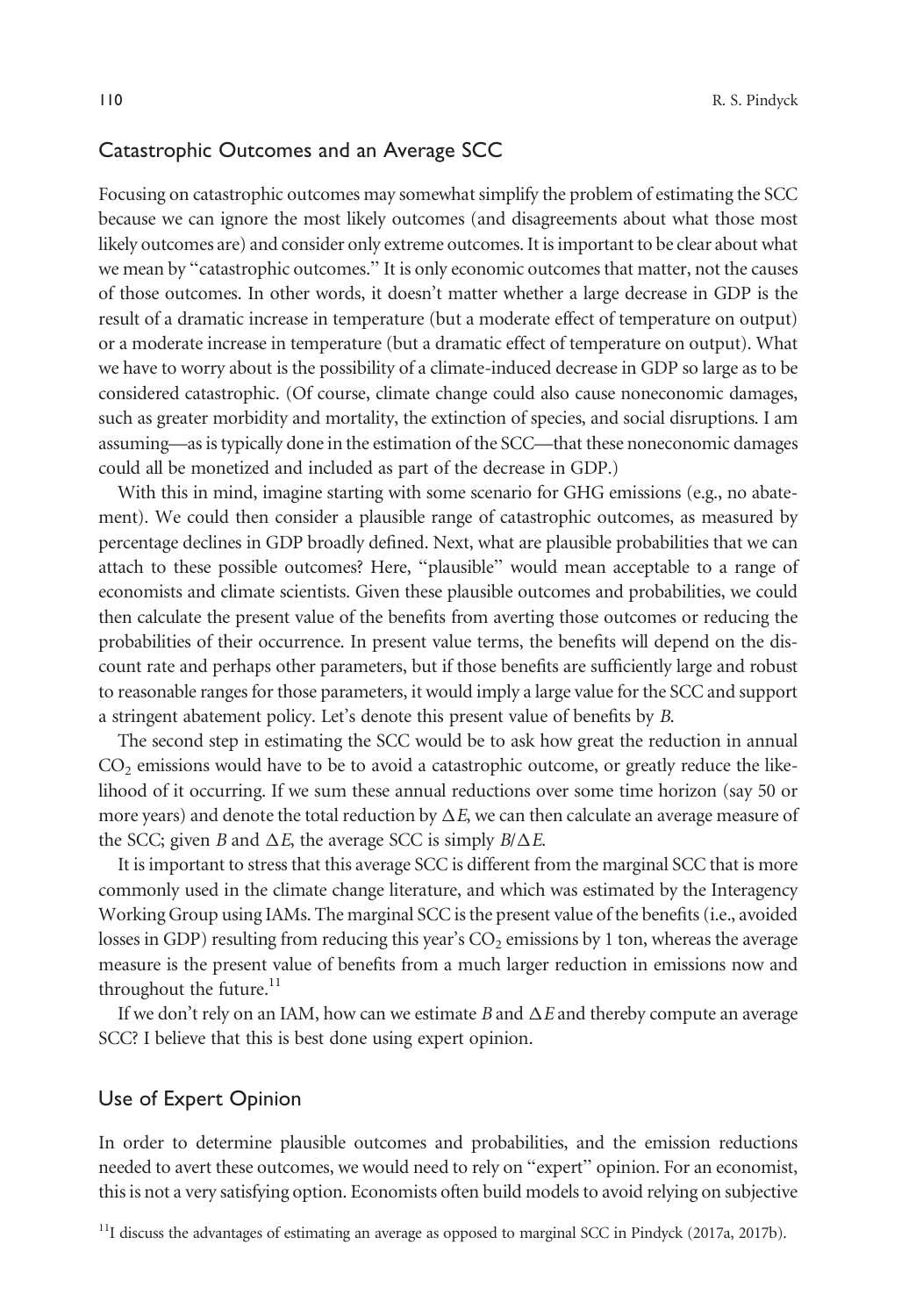(expert or otherwise) opinions. But it is important to keep in mind that the inputs to IAMs (equations and parameter values) are already the result of "expert" opinion—in this case, the modeler is the "expert." And, of course, experts are likely to disagree, particularly when it comes to climate change, where our knowledge is so limited. On the other hand, focusing on the extreme tail (i.e., catastrophic outcomes), and the emission reductions needed to eliminate that tail, may reduce the extent of disagreement and, more importantly, will center the debate on what really matters as the driver of policy. Moreover, compared with agreeing on the details of an IAM, it might be easier for climate scientists and economists to reach a consensus on at least a range of answers to the questions raised earlier regarding the likelihood of catastrophic outcomes.

In effect, we would use expert opinion to determine the inputs to a simple, transparent, and easy-to-understand model (and I stress the importance of easy-to-understand). As an example of how this might be done, start with three or four potential catastrophic outcomes that, under business as usual, might occur, say, 50 years in the future. Those outcomes might be a 10, 30, or 50 percent drop in GDP and consumption (or something worse). Now attach probabilities to those outcomes, say .2, .1, and .05, respectively (so the probability of no catastrophe is .65). Given these outcomes and probabilities, and given a discount rate, we can calculate the present value of the expected benefits from avoiding these outcomes. Next, come up with an estimate (or set of estimates and associated probabilities) of the reduction in  $CO<sub>2</sub>$  emissions needed to eliminate the catastrophic scenarios. A simple ratio then gives us an estimate of the SCC. Of course, the result will still depend on the discount rate that is used, so we might use a range of discount rates. However, as shown in [Pindyck \(2017a](#page-13-0), [2017b\)](#page-14-0), the average SCC is much less dependent on the discount rate than the marginal SCC, because in the average SCC both future benefits and future costs (emission reductions) are being discounted.

Yes, the calculations I have just described constitute a "model," but it is a model that is exceedingly simple and straightforward and involves no pretense that we know the damage function, the feedback parameters that affect climate sensitivity, or other details of the climate–economy system. And yes, some experts might base their opinions on one or more IAMs, on a more limited climate science model, or simply on their research experience and/or general knowledge of climate change and its impact. But that is fine because we would be using a range of expert opinions to summarize our current understanding of catastrophic climate outcomes and the range of disagreement over those outcomes.<sup>12</sup>

Some might argue that the approach I have outlined here is insufficiently precise. But I believe that we have no choice. Building and using elaborate models might allow us to think that we are approaching the climate policy problem more scientifically, but in the end, like the Wizard of Oz, we would only be drawing a curtain around our lack of knowledge.

 $12$ In [Pindyck \(2016](#page-13-0), [2017\)](#page-14-0), I discuss the use of expert opinion to estimate the SCC in detail and present the results of a survey of economists and climate scientists and the average SCC estimates that those results imply.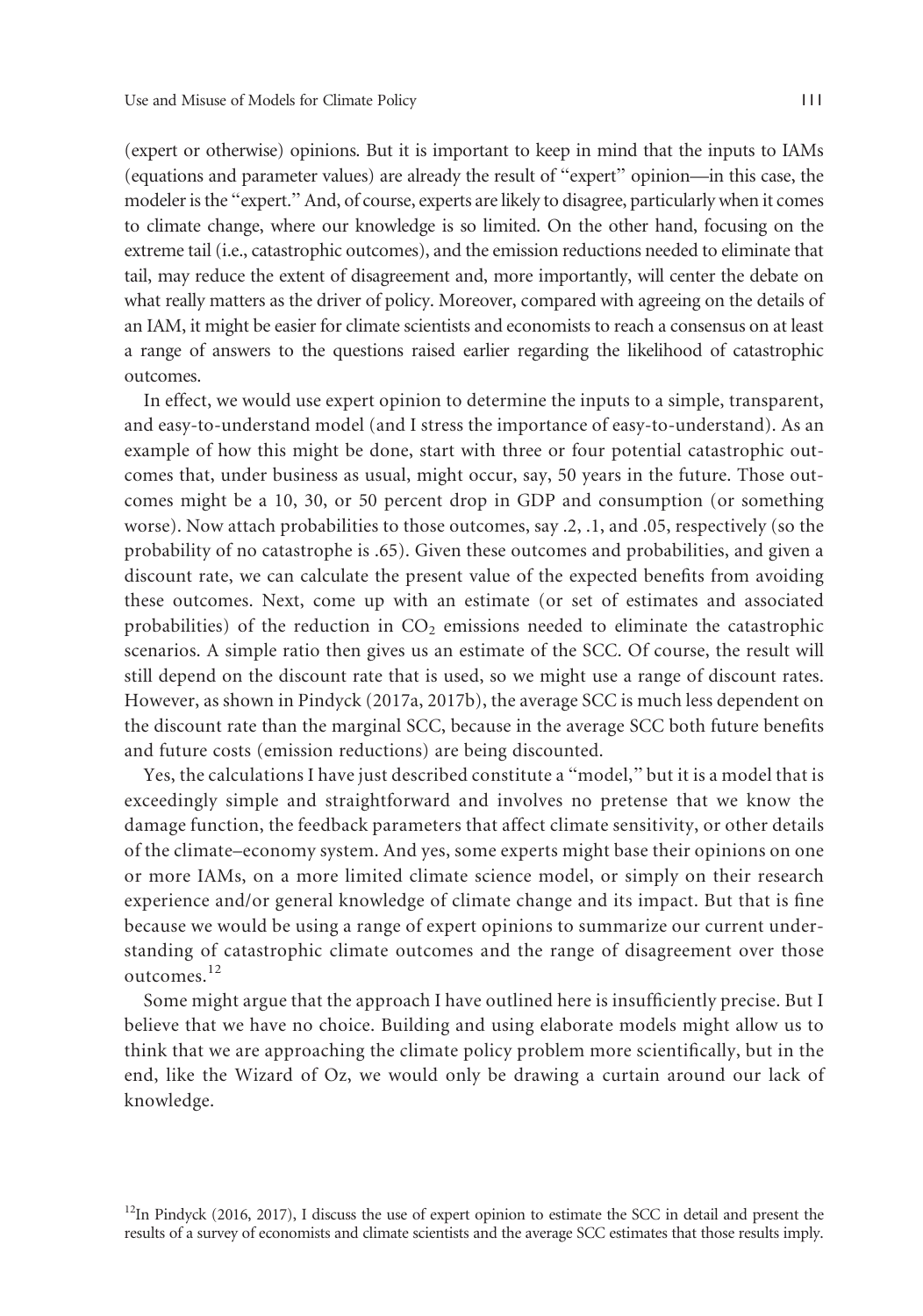# **Conclusions**

I have stressed that as economists, we need to be honest and forthcoming about what we do and do not know about climate change and its impact. Just as financial economists would not (or should not) try to sell "technical analysis" to investors, environmental economists should not claim that IAMs can forecast climate change and its impact or that IAMs can tell us the magnitude of the SCC.

Atmospheric scientists have made great progress in understanding how weather patterns develop and change, but they don't claim to be able to forecast next month's weather or when the next hurricane will arrive. There has also been great progress in our understanding of the drivers of climate, how GHG emissions can affect climate, and (to a much lesser extent) how changes in climate can affect GDP and other economic variables. But that progress still does not enable us to build and use IAMs as tools for forecasting and policy analysis, and we would be deluding ourselves if we thought otherwise.

It would certainly be nice if the problems with IAMs simply boiled down to an imprecise knowledge of certain parameters, because then uncertainty could be handled by assigning probability distributions to those parameters and then running Monte Carlo simulations. Unfortunately, not only do we not know the correct probability distributions that should be applied to these parameters, we don't even know the correct equations to which those parameters apply. Thus the best one can do at this point is to conduct a simple sensitivity analysis on key parameters, which would be more informative and transparent than a Monte Carlo simulation using ad hoc probability distributions.

This does not mean that IAMs are of no use. As I discussed earlier, IAMs can be valuable as analytical and pedagogical devices to help us better understand climate dynamics and climate– economy interactions, as well as some of the uncertainties involved. But it is crucial that we are clear and up-front about the limitations of these models so that they are not misused or oversold to policymakers. Likewise, the limitations of IAMs do not imply that we have to throw up our hands and give up entirely on estimating the SCC and analyzing climate change policy more generally.

I have argued that the problem of estimating the SCC and formulating climate policy may be somewhat simplified by the fact that what matters most is the possibility of a catastrophic climate outcome. How probable is such an outcome (or set of outcomes) and how bad would it (they) be? And by how much would emissions have to be reduced to avoid these outcomes? I have argued that the best we can do at this point is to come up with plausible answers to these questions, most likely by relying at least in part on numbers supplied by climate scientists and environmental economists, that is, utilize expert opinion. This kind of analysis would be simple, transparent, and easy to understand. It might not inspire the kind of awe and sense of scientific legitimacy conveyed by a large-scale IAM, but that is exactly the point. It would draw back the curtain and help us to clarify our beliefs about climate change and its impacts.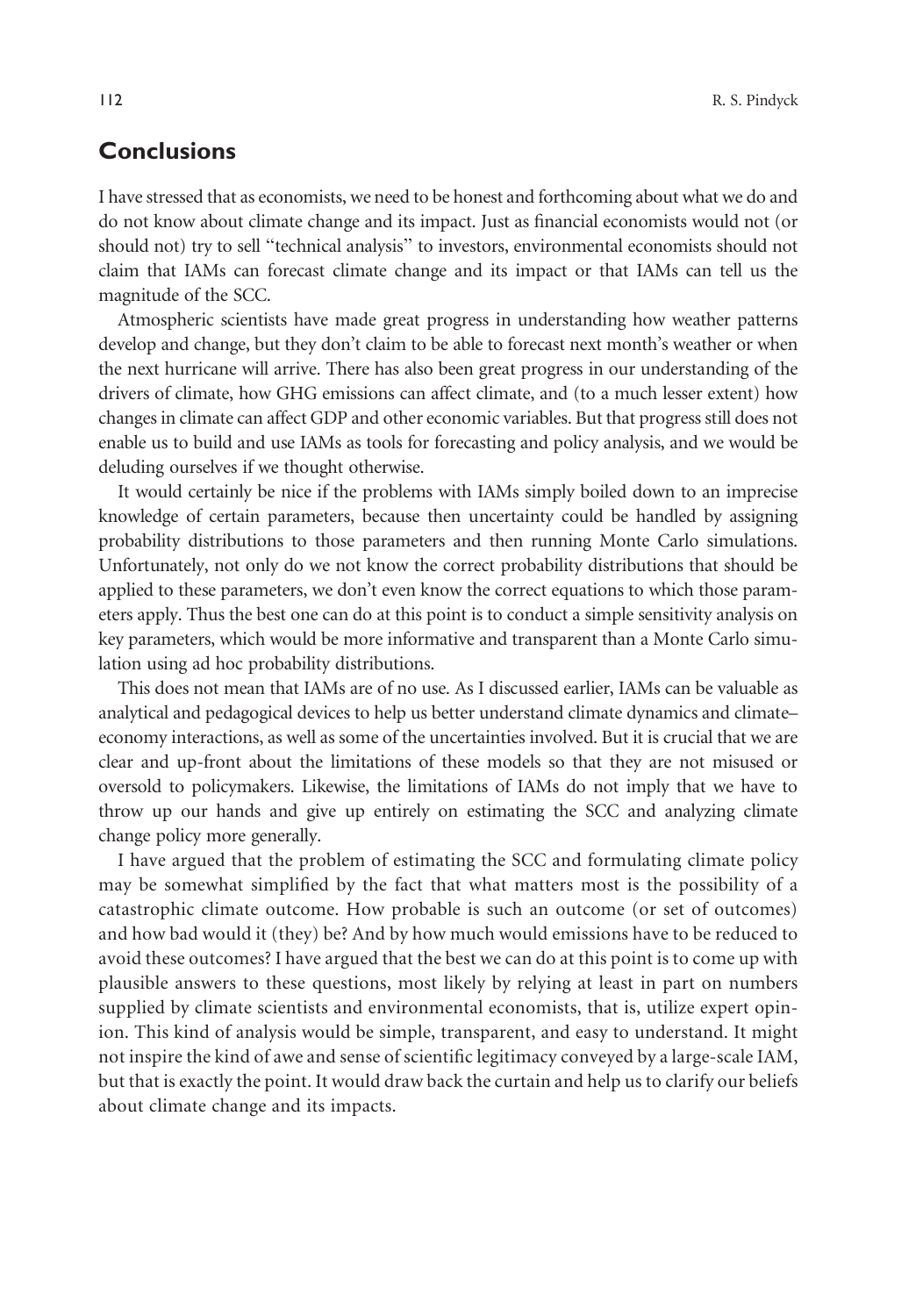## <span id="page-13-0"></span>**References**

Allen, Myles R., and David J. Frame. 2007. Call off the quest. Science 318: 582–83.

Auffhammer, Maximilian, Solomon M. Hsiang, Wolfram Schlenker, and Adam Sobel. 2013. Using weather data and climate model output in economic analysis of climate change. Working Paper 19087, National Bureau of Economic Research. Dell, Melissa, Benjamin F. Jones, and Benjamin A. Olken. 2014. What do we learn from the weather? The new climate-economy literature. Journal of Economic Literature 52(3): 740–98.

Forrester, Jay W. 1973. World Dynamics. Cambridge, MA: Wright-Allen Press.

Freeman, Mark C., Gernot Wagner, and Richard J. Zeckhauser. 2015. Climate sensitivity uncertainty: When is good news bad?" Working Paper 20900, National Bureau of Economic Research.

Gollier, Christian. 2013. Pricing the Planet's Future. Princeton, NJ: Princeton University Press.

Greenstone, Michael, Elizabeth Kopits, and Ann Wolverton. 2013. Developing a social cost of carbon for U.S. regulatory analysis: A methodology and interpretation. Review of Environmental Economics and Policy 7(1): 23–46.

Hope, Chris. 2006. The marginal impact of  $CO<sub>2</sub>$ from PAGE2002: An integrated assessment model incorporating the IPCC's five reasons for concern. Integrated Assessment 6(1): 19–56.

Interagency Working Group on Social Cost of Carbon. 2010. Social cost of carbon for regulatory impact analysis under Executive Order 12866. February. U.S. government. http://www.whitehouse.gov/sites/default/files/omb/inforeg/for-agencies/Social-Cost-of-Carbon-for-RIA.pdf.

———. 2013. Technical support document: Technical update of the social cost of carbon for regulatory impact analysis. May. U.S. government, https://www.whitehouse.gov/sites/default/files/omb/ assets/inforeg/technical-update-social-cost-ofcarbon-for-regulator-impact-analysis.pdf.

Kriegler, Elmar, Jim W. Halt, Hermann Held, Richard Dawson, and Hans Joachim Schellnhuber. 2009. Imprecise probability assessment of tipping points in the climate system. Proceedings of the National Academy of Sciences 106: 5041–46.

Meadows, Donella H., Dennis L. Meadows, Jorgen Randers, and William W. Behrens III. 1974. The Limits to Growth: A Report for the Club of Rome's Project on the Predicament of Mankind. New York: Universe Books.

Metcalf, Gilbert E., and James Stock. 2017. Integrated assessment models and the social cost of carbon: a review and assessment of U.S. experience. Review of Environmental Economics and Policy 11(1): 80–99.

Nordhaus, William D. 1973. World dynamics: Measurement without data. Economic Journal 83: 1156–83.

———. 1991. To slow or not to slow: The economics of the greenhouse effect. Economic Journal 101: 920–37.

———. 1992. Lethal model 2: The limits to growth revisited. Brookings Papers on Economic Activity 2: 1–59.

———. 2008. A Question of Balance: Weighing the Options on Global Warming Policies. New Haven, CT: Yale University Press.

———. 2011. Estimates of the social cost of carbon: Background and results from the RICE-2011 model. Working Paper 17540, National Bureau of Economic Research.

- 2013. The Climate Casino. New Haven, CT: Yale University Press.

Pindyck, Robert S. 2007. Uncertainty in environmental economics. Review of Environmental Economics and Policy 1: 45–65.

———. 2011. Modeling the impact of warming in climate change economics. In The Economics of Climate Change, ed. G. Libecap and R. Steckel, chap. 2. Chicago: University of Chicago Press.

———. 2012. Uncertain outcomes and climate change policy. Journal of Environmental Economics and Management 63: 289–303.

———. 2013a. Climate change policy: What do the models tell us? Journal of Economic Literature 51(3): 860–72

- 2013b. The climate policy dilemma. Review of Environmental Economics and Policy 7(2): 219–37.

———. 2016. The social cost of carbon revisited. Working Paper 22807. National Bureau of Economic Research.